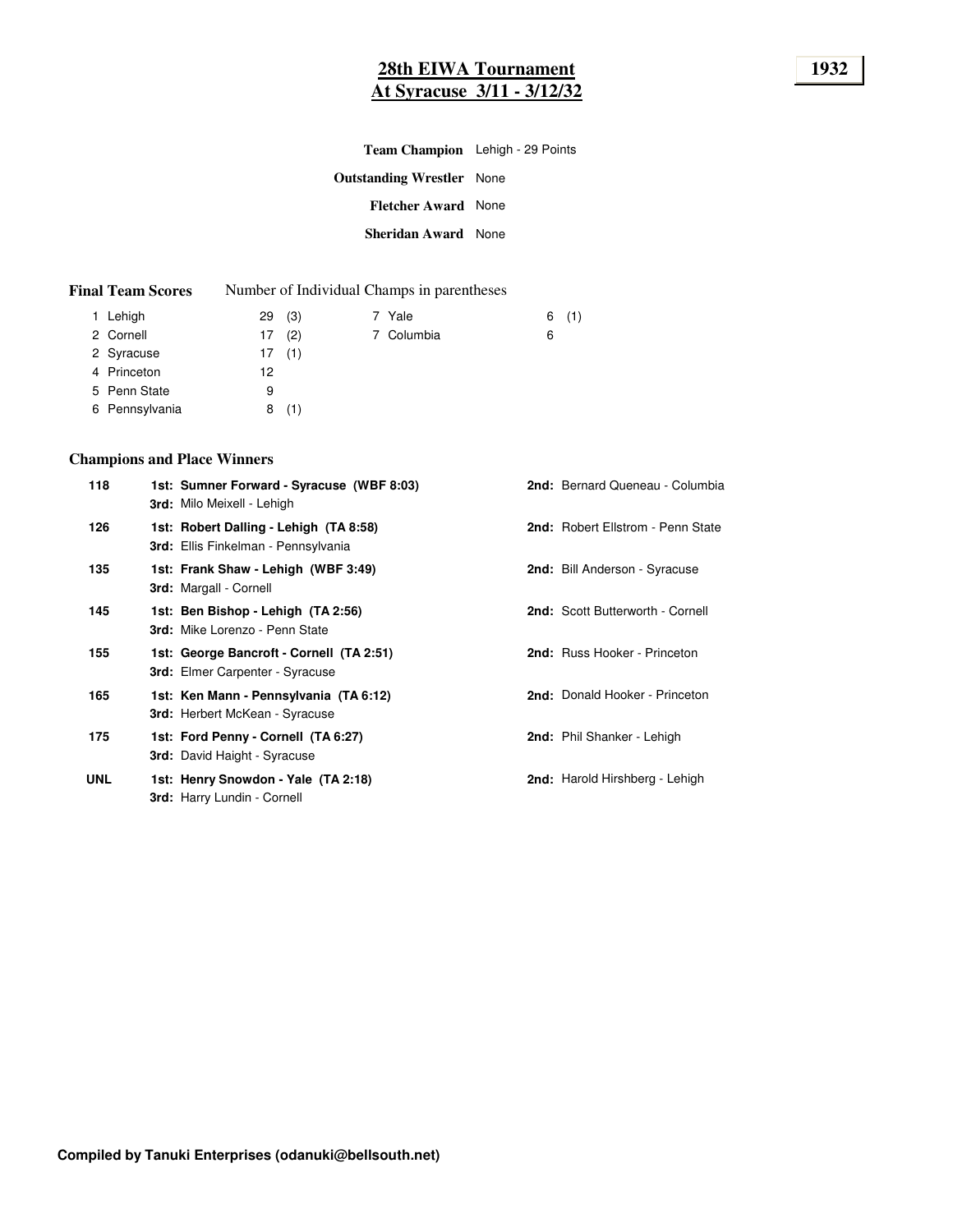# **3/11/1932 and 3/12/1932 at Syracuse 1932 EIWA Championship Page 1 of 4**

### **118 Weight Class**

| Sumner Forward, Syracuse  |                           |                          |                          |
|---------------------------|---------------------------|--------------------------|--------------------------|
|                           | Sumner Forward Fall 8:45  |                          |                          |
| Milo Meixell, Lehigh      |                           |                          |                          |
| Roy Maize, Penn State     |                           | Sumner Forward Fall 2:41 |                          |
|                           | Roy Maize TA 7:28         |                          |                          |
| G. Tretter, Cornell       |                           |                          |                          |
| David Bigwood, Yale       |                           |                          | Sumner Forward Fall 8:03 |
| Art Moll, Pennsylvania    | David Bigwood TA 2:41     |                          |                          |
|                           |                           | Bernard Queneau TA 6:00  |                          |
| Bernard Queneau, Columbia |                           |                          |                          |
| W.C. Delaney, Princeton   | Bernard Queneau Fall 9:14 |                          |                          |

### **Consolation Bouts**

#### **Second Place**

| WRB Second         | Milo Meixell, Lehigh defeated Roy Maize, Penn State - Fall 1:51   |
|--------------------|-------------------------------------------------------------------|
| Final Second       | Bernard Queneau, Columbia defeated Milo Meixell, Lehigh - TA 1:51 |
| <b>Third Place</b> |                                                                   |
| <b>WRB Third</b>   | W.C. Delaney, Princeton defeated David Bigwood, Yale - Fall       |

| Final Third | Milo Meixell, Lehigh defeated W.C. Delaney, Princeton - Fall |
|-------------|--------------------------------------------------------------|

## **126 Weight Class**

| Robert Dalling, Lehigh        |                           |                           |                               |
|-------------------------------|---------------------------|---------------------------|-------------------------------|
|                               | Robert Dalling TA 12:26   |                           |                               |
| Nathan Hurwitz, Cornell       |                           |                           |                               |
| J.K. Gurney, Princeton        |                           | Robert Dalling RD         |                               |
|                               | J.K. Gurney TA 5:30       |                           |                               |
| Joe Barry, Syracuse           |                           |                           |                               |
| Ellis Finkelman, Pennsylvania |                           |                           | <b>Robert Dalling TA 8:58</b> |
|                               | Ellis Finkelman TA 6:21   |                           |                               |
| Dave Shallenberger, Yale      |                           | Robert Ellstrom Fall 2:07 |                               |
| Robert Ellstrom, Penn State   |                           |                           |                               |
| Nadrooney, Columbia           | Robert Ellstrom Fall 9:18 |                           |                               |
|                               |                           |                           |                               |

# **Consolation Bouts**

| WRB Second         | Nathan Hurwitz, Cornell defeated J.K. Gurney, Princeton - Dec      |
|--------------------|--------------------------------------------------------------------|
| Final Second       | Robert Ellstrom, Penn State defeated Nathan Hurwitz, Cornell - Dec |
|                    |                                                                    |
| <b>Third Place</b> |                                                                    |
| <b>WRB Third</b>   | Ellis Finkelman, Pennsylvania defeated Nadrooney, Columbia - Fall  |

|                    | Line i innonnan, i chrisylvania doloatod i vadrobnov, Oblahlbia i ali |
|--------------------|-----------------------------------------------------------------------|
| <b>Final Third</b> | Ellis Finkelman, Pennsylvania defeated Nathan Hurwitz, Cornell - RD   |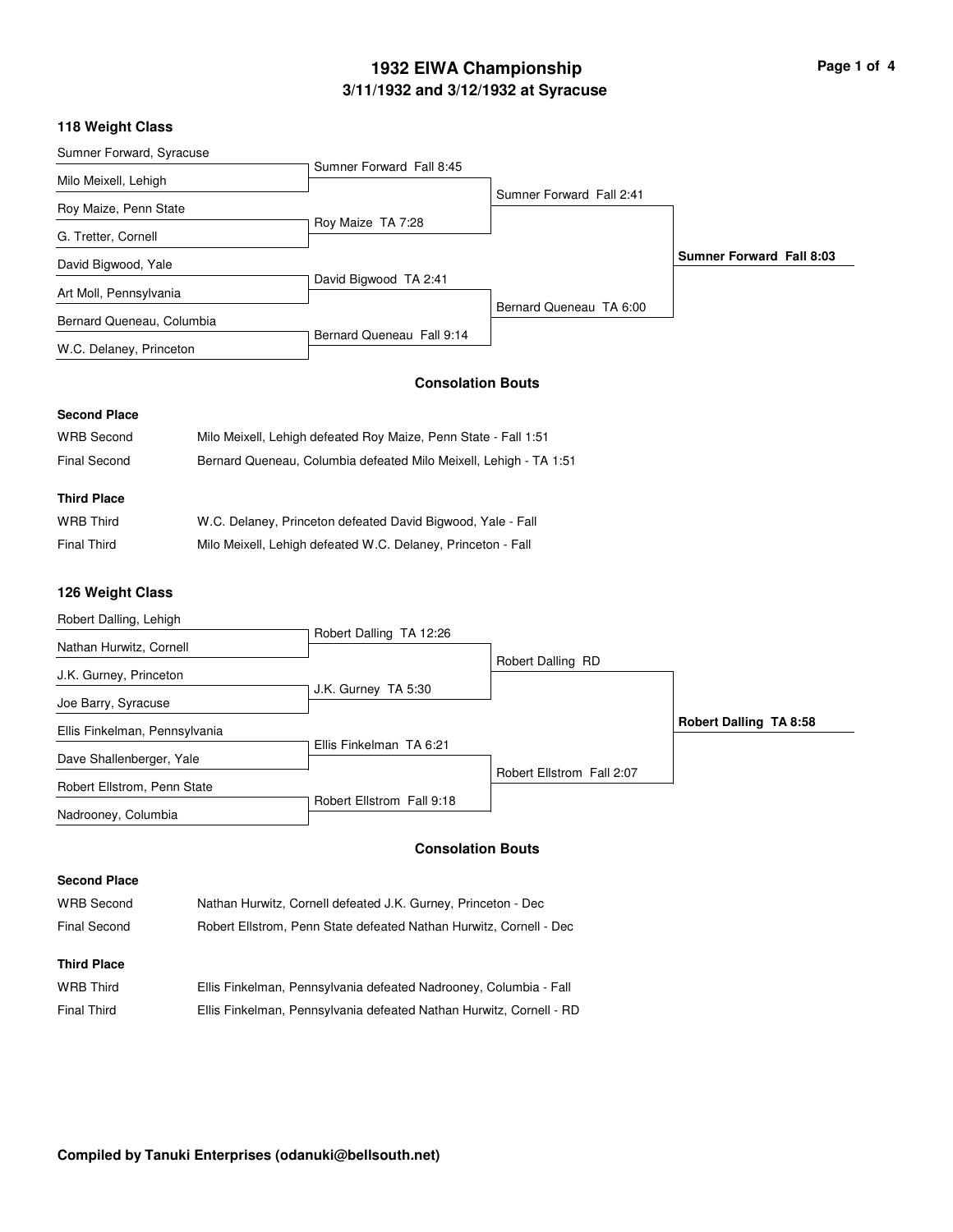# **3/11/1932 and 3/12/1932 at Syracuse 1932 EIWA Championship**

| Page 2 of 4 |  |  |
|-------------|--|--|
|             |  |  |

### **135 Weight Class**

| <b>133 WEIGHT CIASS</b>      |                                                                  |                          |                      |
|------------------------------|------------------------------------------------------------------|--------------------------|----------------------|
| Frank Shaw, Lehigh           |                                                                  |                          |                      |
| Richardson, Princeton        | Frank Shaw Fall 8:15                                             |                          |                      |
| Fennimore, Columbia          |                                                                  | Frank Shaw Fall 5:00     |                      |
| Sternberg, Pennsylvania      | Fennimore RD                                                     |                          |                      |
| J.M. Phillips, Yale          |                                                                  |                          | Frank Shaw Fall 3:49 |
|                              | J.M. Phillips TA 1:47                                            |                          |                      |
| Harold Rosenberg, Penn State |                                                                  | Bill Anderson Fall 11:45 |                      |
| Bill Anderson, Syracuse      | Bill Anderson TA 8:22                                            |                          |                      |
| Margall, Cornell             |                                                                  |                          |                      |
|                              | <b>Consolation Bouts</b>                                         |                          |                      |
| <b>Second Place</b>          |                                                                  |                          |                      |
| <b>WRB Second</b>            | Fennimore, Columbia defeated Richardson, Princeton - TA 5:00     |                          |                      |
| <b>Final Second</b>          | Bill Anderson, Syracuse defeated Fennimore, Columbia - Fall 8:00 |                          |                      |
| <b>Third Place</b>           |                                                                  |                          |                      |
| <b>WRB Third</b>             | Margall, Cornell defeated J.M. Phillips, Yale - Fall             |                          |                      |
| <b>Final Third</b>           | Margall, Cornell defeated Fennimore, Columbia - RD               |                          |                      |
|                              |                                                                  |                          |                      |
| 145 Weight Class             |                                                                  |                          |                      |
| Ben Bishop, Lehigh           |                                                                  |                          |                      |
| A. Hendry, Columbia          | Ben Bishop TA 7:32                                               |                          |                      |
| Mike Lorenzo, Penn State     |                                                                  | Ben Bishop TA 6:45       |                      |
| Jordan, Syracuse             | Mike Lorenzo Fall 7:30                                           |                          |                      |
| Graham, Princeton            |                                                                  |                          | Ben Bishop TA 2:56   |
| Byington, Yale               | Graham DFT 2:00                                                  |                          |                      |

Henry Jameson, Pennsylvania

Scott Butterworth, Cornell

### **Consolation Bouts**

Scott Butterworth TA 7:21

Scott Butterworth TA 3:00 OT

| WRB Second         | Mike Lorenzo, Penn State defeated A. Hendry, Columbia - RD           |
|--------------------|----------------------------------------------------------------------|
| Final Second       | Scott Butterworth, Cornell defeated Mike Lorenzo, Penn State - RD    |
| <b>Third Place</b> |                                                                      |
| <b>WRB Third</b>   | Henry Jameson, Pennsylvania defeated Graham, Princeton               |
| Final Third        | Mike Lorenzo, Penn State defeated Henry Jameson, Pennsylvania - Fall |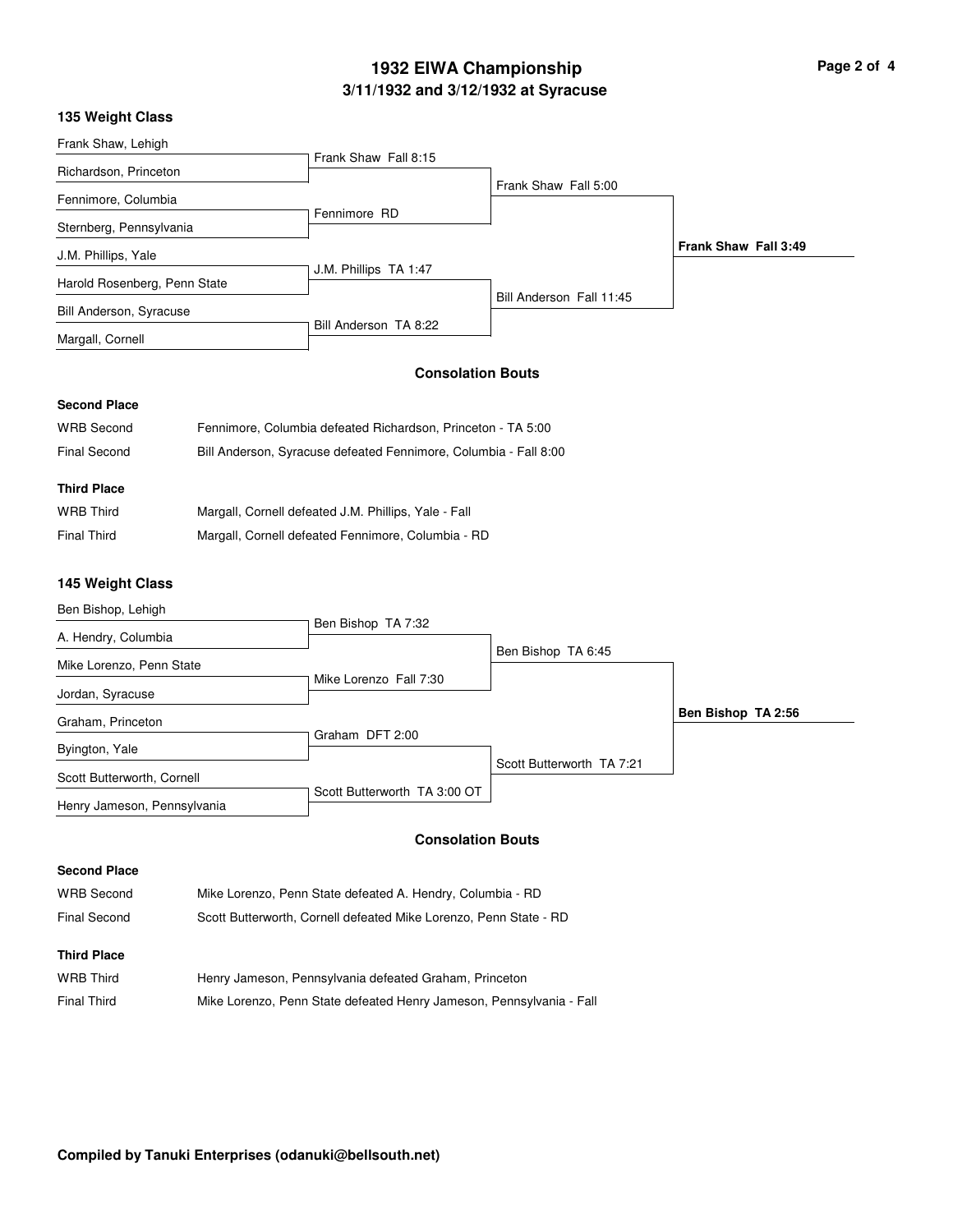# **3/11/1932 and 3/12/1932 at Syracuse 1932 EIWA Championship Page 3 of 4**

## **155 Weight Class**

| Russ Hooker, Princeton    |                           |                         |                         |
|---------------------------|---------------------------|-------------------------|-------------------------|
|                           | Russ Hooker TA 8:53       |                         |                         |
| Ted Reybitz, Penn State   |                           |                         |                         |
| Elmer Carpenter, Syracuse |                           | Russ Hooker Fall 7:03   |                         |
|                           | Elmer Carpenter TA 5:28   |                         |                         |
| Clay Lee, Pennsylvania    |                           |                         |                         |
| George Bancroft, Cornell  |                           |                         | George Bancroft TA 2:51 |
|                           | George Bancroft Fall 5:38 |                         |                         |
| John Beidler, Lehigh      |                           |                         |                         |
| David Kinzler, Columbia   |                           | George Bancroft TA 6:08 |                         |
|                           | David Kinzler TA 3:39     |                         |                         |
| Ferdinand Haase, Yale     |                           |                         |                         |
|                           |                           |                         |                         |

# **Consolation Bouts**

# **Second Place**

| <b>WRB Second</b>   | David Kinzler, Columbia defeated John Beidler, Lehigh - TA 4:02 |
|---------------------|-----------------------------------------------------------------|
| <b>Final Second</b> | Russ Hooker, Princeton defeated David Kinzler, Columbia - RD    |
| <b>Third Place</b>  |                                                                 |
| <b>WRB Third</b>    |                                                                 |
|                     | Elmer Carpenter, Syracuse defeated Ted Reybitz, Penn State      |

# **165 Weight Class**

| Donald Hooker, Princeton   |                         |                         |                  |
|----------------------------|-------------------------|-------------------------|------------------|
|                            | Donald Hooker Fall 8:52 |                         |                  |
| Charles Shoemaker, Cornell |                         |                         |                  |
|                            |                         | Donald Hooker Fall 2:15 |                  |
| Lombardo, Columbia         |                         |                         |                  |
| C.S. Jackson, Penn State   | Lombardo Fall 11:00     |                         |                  |
|                            |                         |                         |                  |
| Ken Mann, Pennsylvania     |                         |                         | Ken Mann TA 6:12 |
|                            | Ken Mann TA 6:12        |                         |                  |
| Gus Kremer, Lehigh         |                         |                         |                  |
|                            |                         | Ken Mann TA 3:55        |                  |
| Herbert McKean, Syracuse   |                         |                         |                  |
|                            | Herbert McKean TA 5:30  |                         |                  |
| Knox, Yale                 |                         |                         |                  |

# **Consolation Bouts**

| WRB Second          | Herbert McKean, Syracuse defeated Gus Kremer, Lehigh - TA 3:26    |
|---------------------|-------------------------------------------------------------------|
| <b>Final Second</b> | Donald Hooker, Princeton defeated Herbert McKean, Syracuse - Fall |
| <b>Third Place</b>  |                                                                   |
| <b>WRB Third</b>    | Lombardo, Columbia defeated Knox, Yale - Fall                     |
| <b>Final Third</b>  | Herbert McKean, Syracuse defeated Lombardo, Columbia - Fall       |